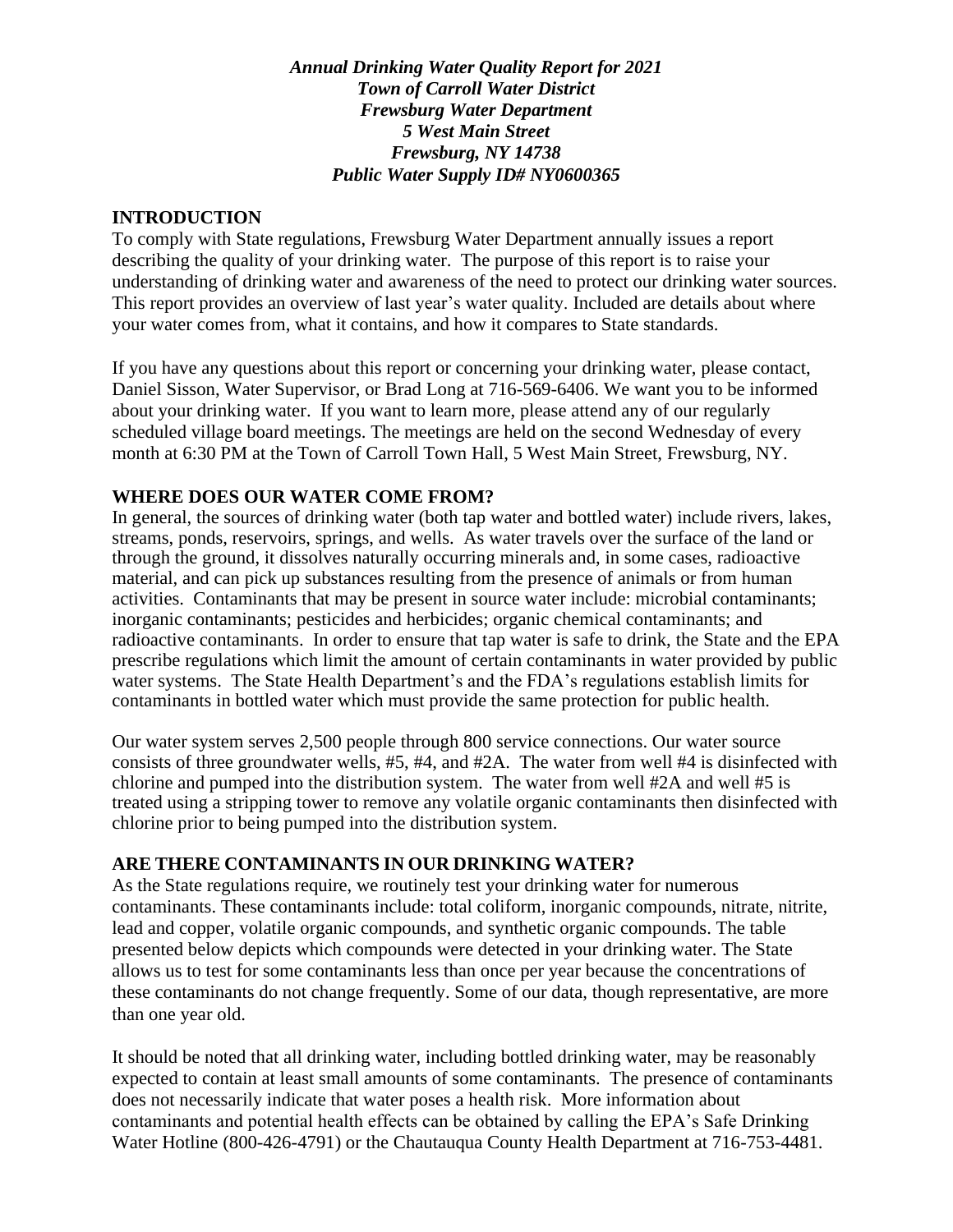On August 26, 2020, New York State adopted guidelines for Public Water Supplies to begin monitoring for Per- and polyfluoroalkyl substances (PFAS) on a routine basis. These substances include Perfluorooctanoic acid (PFOA), Perfluorooctane sulfonate (PFOS), and 1,4-Dioxane. An MCL of 10 parts per trillion was established for PFOA and PFOS, while 1,4-Dioxane was given a 1 part per billion MCL. Systems of our size were required to begin this required monitoring by February 25, 2021. We collected our first round of monitoring samples on February 4. We are pleased to report that wells #4 and #5 did not have any detections. Well 2A did have detections of PFOS and PFOA, however they were at much lower levels than what were reported in the table from the 2017 sampling. We will continue sampling for these contaminants quarterly in 2021. If there are any issues, we will notify you immediately.

| <b>Table of Detected Contaminants</b>   |                                                               |                          |                                                |                                        |                                   |                |                                                                                                                                                                         |  |  |  |  |
|-----------------------------------------|---------------------------------------------------------------|--------------------------|------------------------------------------------|----------------------------------------|-----------------------------------|----------------|-------------------------------------------------------------------------------------------------------------------------------------------------------------------------|--|--|--|--|
| <b>Contaminant</b>                      | <b>Violation</b>                                              | Date of<br><b>Sample</b> | Level<br><b>Detected</b>                       | <b>Unit</b><br><b>Measure</b><br>-ment | Regulato-<br>ry Limit<br>(MCL/AL) | <b>MCLG</b>    | <b>Likely Source of Contamination</b>                                                                                                                                   |  |  |  |  |
| <b>INORGANIC CONTAMINANTS</b>           |                                                               |                          |                                                |                                        |                                   |                |                                                                                                                                                                         |  |  |  |  |
| Nitrate<br>Well #2A                     | <b>No</b>                                                     | 12/2/21                  | 5.78                                           | mg/l                                   | 10 (MCL)                          | 10             | Runoff from fertilizer use; Leaching from septic<br>tanks, sewage; Erosion of natural deposits.                                                                         |  |  |  |  |
| <b>Nitrate</b><br>Well 5                | <b>No</b>                                                     | 6/3/21                   | 2.11                                           | mg/l                                   | 10 (MCL)                          | 10             | Runoff from fertilizer use; Leaching from septic<br>tanks, sewage; Erosion of natural deposits.                                                                         |  |  |  |  |
| Leaf <sup>(1)</sup>                     | <b>No</b>                                                     | 9/15/20                  | 3.55<br>Range=<br>ND-4.22                      | ug/l                                   | 15 (AL)                           | $\mathbf 0$    | Corrosion of household plumbing systems;<br>Erosion of natural deposits; leaching from wood<br>preservatives.                                                           |  |  |  |  |
| $Copper^{(2)}$                          | No                                                            | 9/15/20                  | 0.0766<br>Range=<br>0.018-0.097                | mg/l                                   | $1.3$ (AL)                        | 1.3            | Corrosion of household plumbing systems;<br>Erosion of natural deposits; leaching from wood<br>preservatives.                                                           |  |  |  |  |
| Barium<br>(Well #2A)                    | No                                                            | 11/19/20 0.297           |                                                | mg/l                                   | $2$ (MCL)                         | $\overline{2}$ | Discharge of drilling wastes; Discharge from<br>metal refineries; Erosion of natural deposits.                                                                          |  |  |  |  |
| <b>Barium</b><br>(Well $#4$ )           | No                                                            | 11/19/20 0.339           |                                                | mg/l                                   | $\overline{2}$ (MCL)              | $\overline{2}$ | Discharge of drilling wastes; Discharge from<br>metal refineries; Erosion of natural deposits.                                                                          |  |  |  |  |
| Barium<br>(Well #5)                     | <b>No</b>                                                     | 11/19/20 0.108           |                                                | mg/l                                   | $2$ (MCL)                         | $\overline{2}$ | Discharge of drilling wastes; Discharge from<br>metal refineries; Erosion of natural deposits                                                                           |  |  |  |  |
| Arsenic<br>(Well $#4$ )                 | <b>No</b>                                                     | 11/19/20 3.1             |                                                | ug/l                                   | $10$ (MCL)                        | N/A            | Erosion of natural deposits; Runoff from orchards;<br>Runoff from glass and electronics production<br>wastes.                                                           |  |  |  |  |
| Iron<br>(Well $#4$ )                    | <b>No</b>                                                     | 2021                     | Quarterly Avg.=57.3<br>Range:<br><b>ND-229</b> | ug/l                                   | 300 (MCL) N/A                     |                | Naturally occurring. Iron has no health effects                                                                                                                         |  |  |  |  |
| Manganese<br>(Well $#4$ )               | <b>No</b>                                                     | Quarterly<br>2021        | Avg.=264.5<br>Range:<br>252-272                | ug/l                                   | 300 (MCL) N/A                     |                | Naturally occurring; can be associated with landfill<br>contamination.                                                                                                  |  |  |  |  |
| Fluoride<br>(Well $#4$ )                | No                                                            | 11/19/20 0.1             |                                                | mg/l                                   | 2.2                               | N/A            | Erosion of natural deposits; Water additive that<br>promotes strong teeth; Discharge from fertilizer<br>and aluminum factories.                                         |  |  |  |  |
|                                         | <b>VOLATILE ORGANIC CONTAMINANTS</b>                          |                          |                                                |                                        |                                   |                |                                                                                                                                                                         |  |  |  |  |
| Methylene Chloride<br>(Dichloromethane) | No                                                            | 3/5/20                   | 0.73                                           | ug/l                                   | 5                                 | N/A            | Used as a solvent in paint strippers, as a propellant in<br>aerosols, as a process solvent in the manufacturing of<br>drugs, as a metal cleaning and finishing solvent. |  |  |  |  |
|                                         | <b>STAGE 2 DISINFECTION BYPRODUCTS (Hazzard Street)</b>       |                          |                                                |                                        |                                   |                |                                                                                                                                                                         |  |  |  |  |
| Total<br><b>Haloacetic Acids</b>        | <b>No</b>                                                     | 8/27/20 1.79             |                                                | ug/l                                   | 60(MCL)                           | N/A            | By-products of drinking water chlorination.                                                                                                                             |  |  |  |  |
| Total<br>Trihalomethanes                | <b>No</b>                                                     | 8/27/20 11.95            |                                                | ug/l                                   | 80 (MCL)                          | N/A            | By-products of drinking water chlorination TTHM's<br>are formed when source water contains large<br>amounts of organic matter.                                          |  |  |  |  |
|                                         | <b>STAGE 2 DISINFECTION BYPRODUCTS (Maple Grove Cemetery)</b> |                          |                                                |                                        |                                   |                |                                                                                                                                                                         |  |  |  |  |
| Total<br>Haloacetic Acids               | No                                                            | 8/19/21                  | 1.49                                           | ug/l                                   | 60(MCL)                           | N/A            | By-products of drinking water chlorination.                                                                                                                             |  |  |  |  |
| Total<br>Trihalomethanes                | No                                                            | 8/19/21                  | 7.83                                           | ug/l                                   | 80 (MCL)                          | N/A            | By-products of drinking water chlorination TTHM's<br>are formed when source water contains large<br>amounts of organic matter.                                          |  |  |  |  |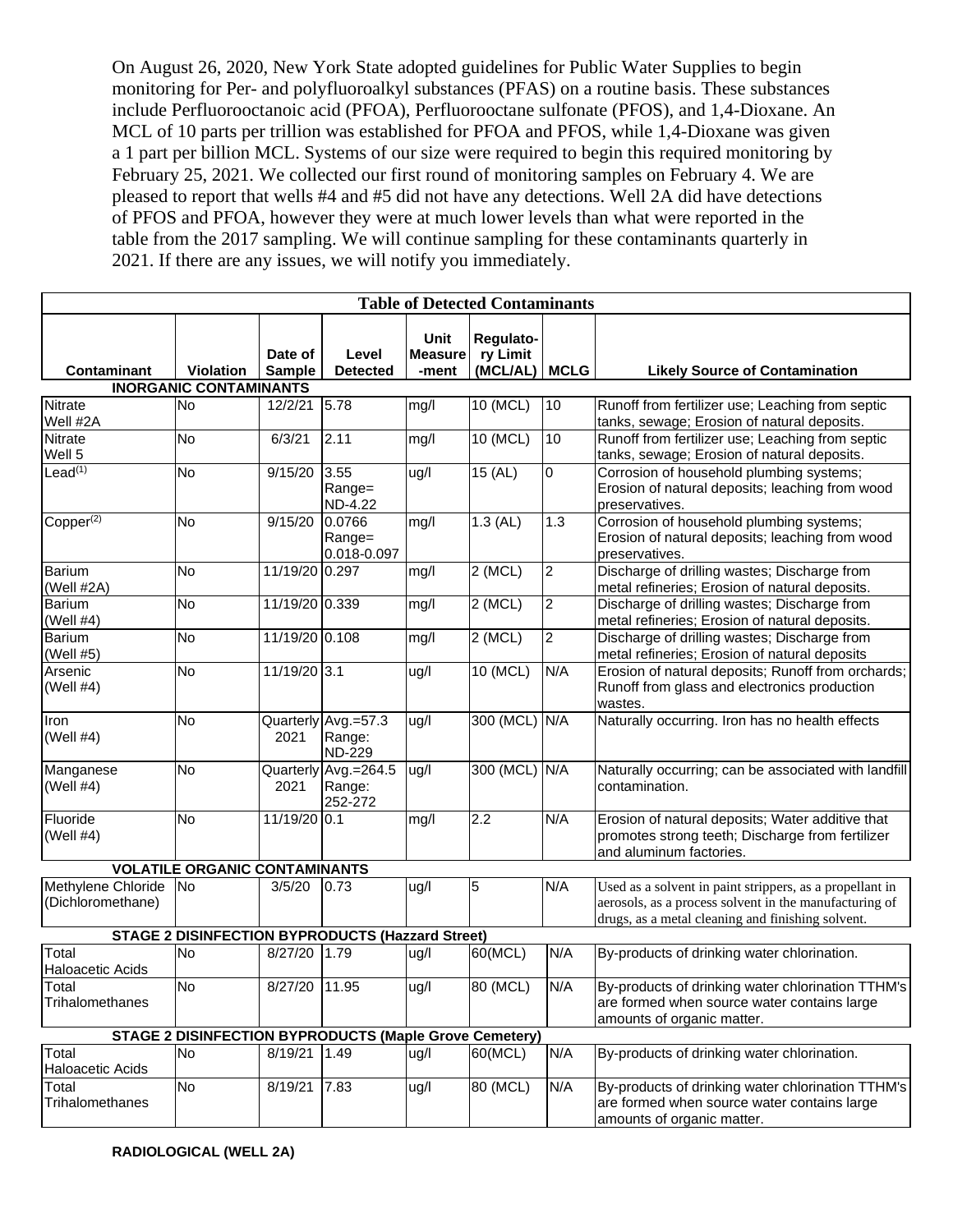| Gross Beta(3)                          | No                                         | 3/30/16 2.4        |                                                    | pCi/l | 50 (MCL)  | 0                    | Decay of natural deposits and man-made<br>emissions.                                                                                     |
|----------------------------------------|--------------------------------------------|--------------------|----------------------------------------------------|-------|-----------|----------------------|------------------------------------------------------------------------------------------------------------------------------------------|
|                                        | <b>RADIOLOGICAL (WELL #5)</b>              |                    |                                                    |       |           |                      |                                                                                                                                          |
| Gross Alpha<br>(Well #5)               | No                                         | 3/19/15<br>5/28/15 | Avg.=1.30<br>Range=<br>1.26-1.34                   | pCi/L | 15(MCL)   | 0                    | Erosion of natural deposits.                                                                                                             |
| Gross Beta <sup>(3)</sup><br>(Well #5) | <b>No</b>                                  |                    | 3/19/15 Avg.=0.769<br>5/28/15 Range=<br>0.289-1.25 | pCi/L | 50 (MCL)  | 0                    | Decay of natural deposits and man-made<br>emissions.                                                                                     |
| Radium 226<br>(Well #5)                | No                                         | 3/19/15            | Avg.=0.238<br>5/28/15 Range=<br>0.15-0.326         | pCi/L | 5 (MCL)   | 0                    | Erosion of natural deposits                                                                                                              |
| Radium 228<br>(Well #5)                | <b>No</b>                                  | 3/19/15<br>5/28/15 | Avg.=0.373<br>Range=<br>0.155-0.59                 | pCi/L | 5 (MCL)   | 0                    | Erosion of natural deposits.                                                                                                             |
| Uranium<br>(Well #5)                   | No                                         | 3/19/15<br>5/28/15 | $Avg.=0.402$<br>Range=<br>0.283-0.52               | ug/l  | 30 (MCL)  | $\pmb{0}$            | Erosion of natural deposits.                                                                                                             |
|                                        | <b>RADIOLOGICAL (WELL #4)</b>              |                    |                                                    |       |           |                      |                                                                                                                                          |
| Gross Beta(3)                          | <b>No</b>                                  | 3/30/16 1.0        |                                                    | pCi/L | 50 (MCL)  | 0                    | Decay of natural deposits and man-made<br>emissions.                                                                                     |
|                                        | PERFLUOROALKYL SUBSTANCES (PFAS)           |                    |                                                    |       |           |                      |                                                                                                                                          |
| PFOA <sup>(4)</sup>                    | <b>No</b>                                  | 9/2/17             | 8.56                                               | ng/L  | 10        | N/A                  | Releases from fluoropolymer manufacturing or<br>processing facilities, wastewater treatment plants<br>and landfills; firefighting foams. |
| PFOS <sup>(4)</sup>                    | <b>No</b>                                  | 9/2/17             | 5.37                                               | ng/L  | 10        | N/A                  | Releases from fluoropolymer manufacturing or<br>processing facilities, wastewater treatment plants<br>and landfills; firefighting foams. |
| PFBS <sup>(4)</sup>                    | No                                         | 9/2/17             | 2.68                                               | ng/L  | $N/A$ (5) | $N/A$ <sup>(5)</sup> | Releases from fluoropolymer manufacturing or<br>processing facilities, wastewater treatment plants<br>and landfills; firefighting foams. |
| PFHpA <sup>(4)</sup>                   | <b>No</b>                                  | 9/2/17             | 2.94                                               | ng/L  | $N/A$ (5) | $N/A$ $(5)$          | Releases from fluoropolymer manufacturing or<br>processing facilities, wastewater treatment plants<br>and landfills; firefighting foams. |
| PFNA <sup>(4)</sup>                    | No                                         | 9/2/17             | 6.11                                               | ng/L  | $N/A$ (5) | $N/A$ <sup>(5)</sup> | Releases from fluoropolymer manufacturing or<br>processing facilities, wastewater treatment plants<br>and landfills; firefighting foams. |
|                                        | PERFLUOROALKYL SUBSTANCES (PFAS) (Well 2A) |                    |                                                    |       |           |                      |                                                                                                                                          |
| <b>PFOA</b>                            | No                                         | 2021               | Quarterly Avg.=3.12<br>Range=<br>ND-5.13           | ng/L  | $10$      | N/A                  | Releases from fluoropolymer manufacturing or<br>processing facilities, wastewater treatment plants<br>and landfills; firefighting foams. |
| <b>PFOS</b>                            | <b>No</b>                                  | 2021               | Quarterly Avg.=2.36<br>Range=<br>ND-3.81           | ng/L  | 10        | N/A                  | Releases from fluoropolymer manufacturing or<br>processing facilities, wastewater treatment plants<br>and landfills; firefighting foams. |
| <b>PFBS</b>                            | <b>No</b>                                  | 12/2/21            | 1.72                                               | ng/L  | $N/A$ (5) | $N/A$ (5)            | Releases from fluoropolymer manufacturing or<br>processing facilities, wastewater treatment plants<br>and landfills; firefighting foams. |
|                                        | <b>DISINFECTANTS</b>                       |                    |                                                    |       |           |                      |                                                                                                                                          |
| <b>Chlorine Residual</b><br>Well #2A   | <b>No</b>                                  | Daily<br>(2021)    | Avg.=0.37<br>Range=<br>$0.02 - 0.58$               | mg/l  | 4(MCL)    | N/A                  | Water additive used to control microbes                                                                                                  |
| <b>Chlorine Residual</b><br>Well #5    | No                                         | Daily<br>(2020)    | $Avg.=0.22$<br>Range=<br>$0.01 - 0.54$             | mg/l  | $4$ (MCL) | N/A                  | Water additive used to control microbes                                                                                                  |

**Notes:**

1– The Lead level presented represents the 90<sup>th</sup> percentile of the 10 sites tested. A percentile is a value on a scale of 100 that indicates the percent of a distribution that is equal to or below it. The  $90<sup>th</sup>$  percentile is equal to or greater than 90% of the Lead values detected at your water system. In this case, 10 samples were collected at your water system and the  $90<sup>th</sup>$  percentile value was 3.55 ug/l. The action level for Lead was not exceeded at any of the sites tested.

2 – The Copper level presented represents the 90th percentile of the 10 samples collected. In this case, 10 samples were collected at your water system and the 90<sup>th</sup> percentile value was 0.0766 mg/l. The action level for Copper was not exceeded at any of the sites tested.

3 – The NYSDOH considers 50 pCi/l to be the level of concern for beta particles.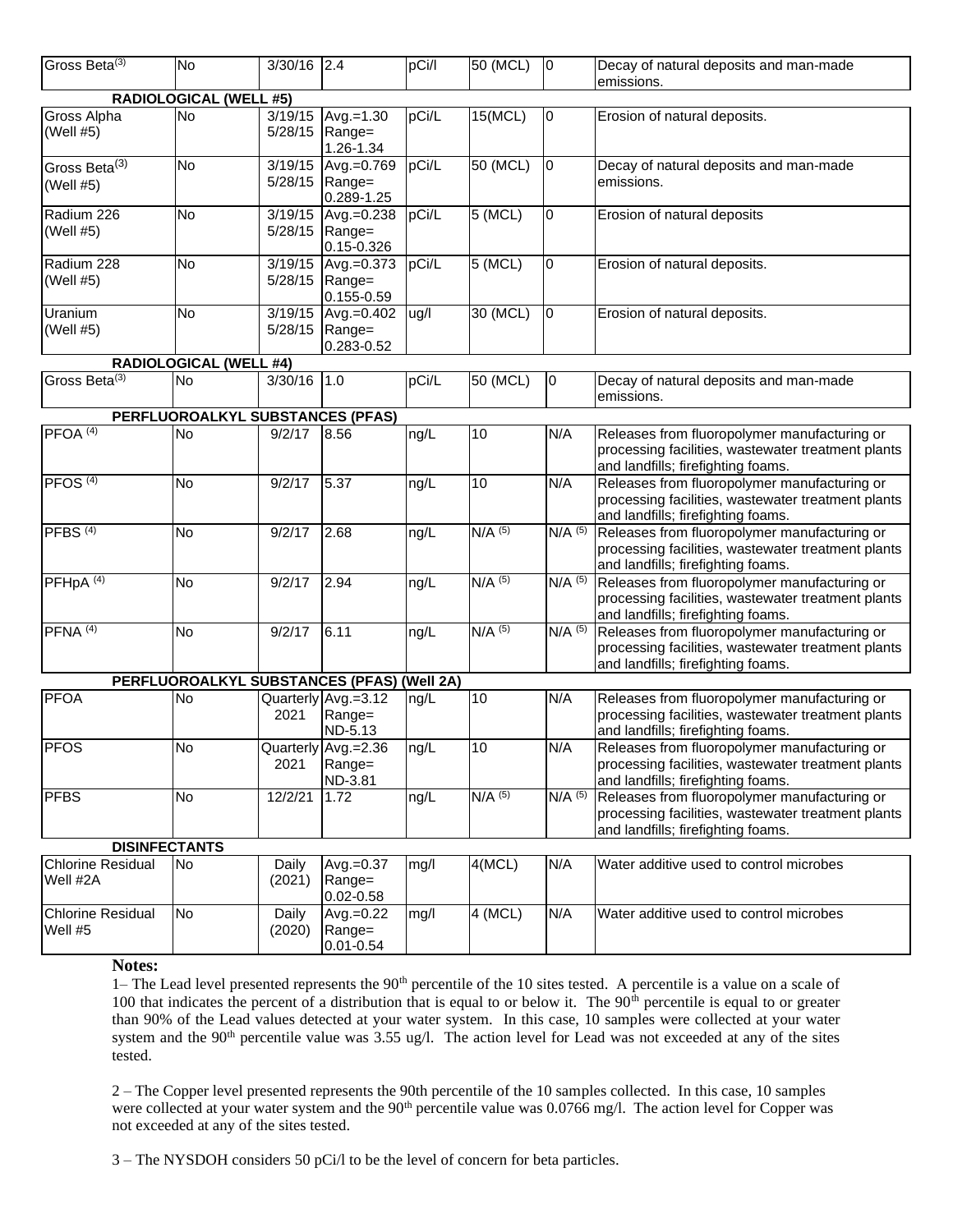4 – Detected PFAS: Perfluorobutanesulfonic acid (PFBS), Perfluoroheptanoic acid (PFHpA), Perfluorooctanoic acid (PFOA), Perfluorooctanesulfonic acid (PFOS), and Perfluorononanoic acid (PFNA).

5 – Not applicable at this time, the EPA is currently studying PFAS to determine whether MCLG and MCL are needed.

#### **Definitions:**

*Maximum Contaminant Level* (MCL): The highest level of a contaminant that is allowed in drinking water. MCLs are set as close to the MCLGs as feasible.

*Maximum Contaminant Level Goal* (MCLG): The level of a contaminant in drinking water below which there is no known or expected risk to health. MCLGs allow for a margin of safety. *Maximum Residual Disinfectant Level* (MRDL): The highest level of a disinfectant that is allowed in drinking water. There is convincing evidence that addition of a disinfectant is necessary for control of microbial contaminants.

*Maximum Residual Disinfectant Level Goal* (MRDLG): The level of a drinking water disinfectant below which there is no known or expected risk to health. MRDLGs do not reflect the benefits of the use of disinfectants to control microbial contamination.

*Action Level* (AL): The concentration of a contaminant which, if exceeded, triggers treatment or other requirements which a water system must follow.

*Treatment Technique (TT)* – A required process intended to reduce the level of a contaminant in drinking water.

*Non-Detects* (ND): Laboratory analysis indicates that the constituent is not present.

*Milligrams per liter* (mg/l): Corresponds to one part of liquid in one million parts of liquid (parts per million - ppm).

*Micrograms per liter* (ug/l): Corresponds to one part of liquid in one billion parts of liquid (parts per billion - ppb).

*Nanograms per liter* (ng/l): Corresponds to one part of liquid in one trillion parts of liquid (parts per trillion - ppt).

*Picocuries per liter* (pCi/L): A measure of the radioactivity in water.

#### **WHAT DOES THIS INFORMATION MEAN?**

As you can see by the table, our system had no violations. In 2020, there was a detection of Methylene Chloride (Dichloromethane) during routine monitoring for volatile organic contaminants (VOC's). The level detected was below the maximum contaminant level set by the state. We continued sampling quarterly for VOC's and did not detect this contaminant again. During quarterly sampling in 2021, this contaminant was not detected.

During routine quarterly monitoring for manganese, we continued to detect levels of manganese however they were below the maximum contaminant level. We are required to present the following information on manganese in drinking water:

"The Food and Nutrition Board of the National Research Council determined an estimated safe and adequate daily dietary intake of manganese to be 2,000-5,000 micrograms for adults. However, many peoples diets lead them to consume even higher amounts of manganese, especially those who consume high amounts of vegetable or are vegetarian. The infant population is of greatest concern. It would be better if the drinking water were not used to make infant formula since it already contains iron and manganese.

Excess manganese produces a brownish color in laundered goods and impairs the taste of tea, coffee, and other beverages. Concentrations may cause a dark brown or black stain on porcelain plumbing fixtures. As with iron, manganese may form a coating on distribution pipes. These may slough off, causing brown blotches on laundered clothing or black particles in the water."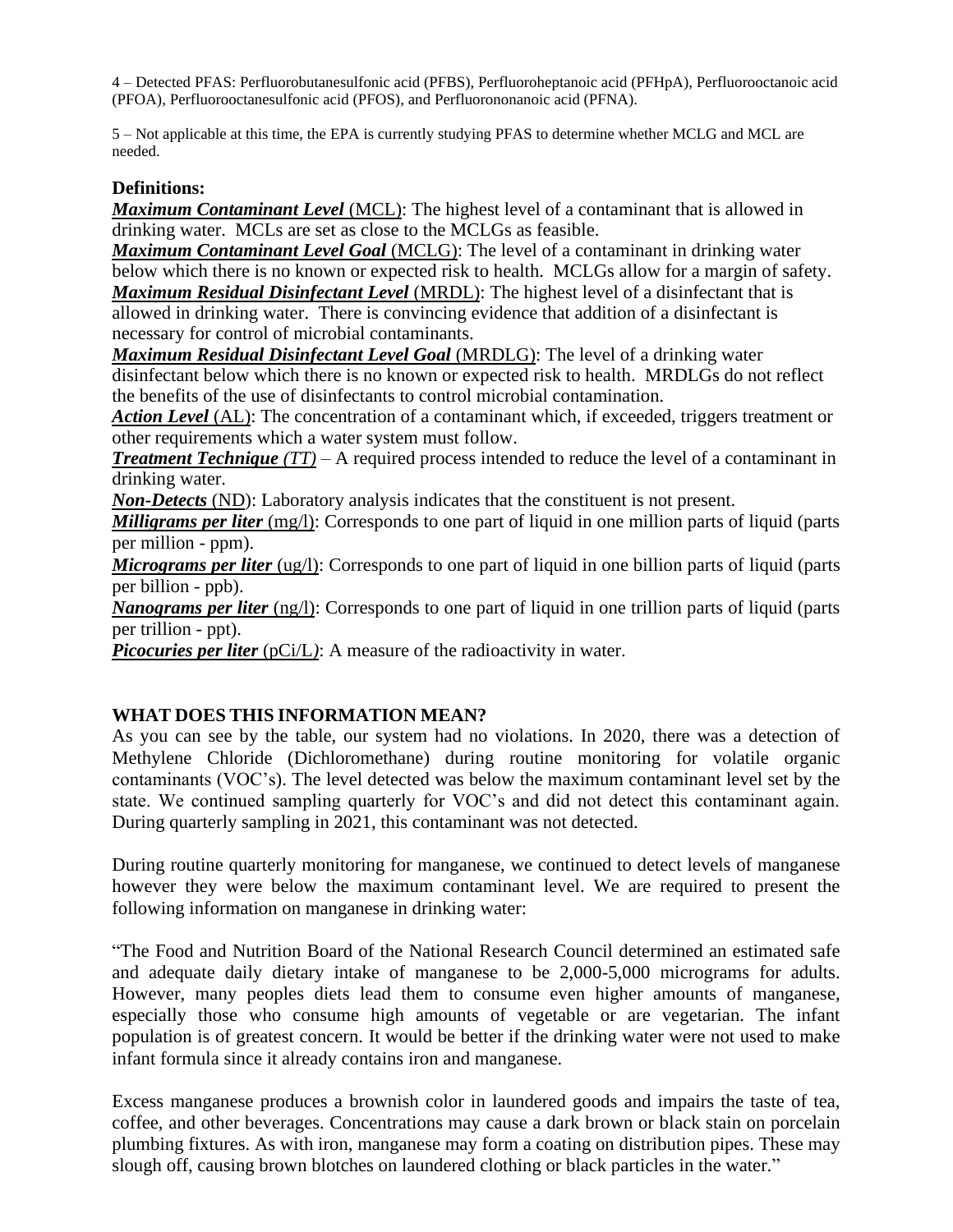Iron is essential for maintaining good health. However, too much iron can cause adverse health effects. Drinking water with very large amounts of iron can cause nausea, vomiting, diarrhea, constipation and stomach pain. These effects usually diminish once the elevated iron exposure is stopped. A small number of people have a condition called hemochromatosis, in which the body absorbs and stores too much iron. People with hemochromatosis may be at greater risk for health effects resulting from too much iron in the body (sometimes called "iron overload") and should be aware of their overall iron intake. The New York State standard for iron in drinking water is 0.3 milligrams per liter, and is based on iron's effects on the taste, odor and color of the water.

Although nitrate levels from well #2A were detected below the MCL, they were detected at a level of 5.78 mg/l, which is over half of the MCL. Therefore, we are required to present the following information on nitrate in drinking water:

"Nitrate in drinking water at levels above 10 mg/l is a health risk for infants of less than six months of age. High nitrate levels in drinking water can cause blue baby syndrome. Nitrate levels may rise quickly for short periods of time because of rainfall or agricultural activity. If you are caring for an infant, you should ask for advice from your health care provider."

We have learned through our testing that some contaminants have been detected; however, they were all within the MCL. Lead and copper were detected within the system but of 10 samples collected none were found exceeding the action levels. We are however required to present the following information on Lead in drinking water:

If present, elevated levels of lead can cause serious health problems, especially for pregnant women, infants, and young children. It is possible that lead levels at your home may be higher than at other homes in the community as a result of materials used in your home's plumbing. We are responsible for providing high quality drinking water, but cannot control the variety of materials used in plumbing components. When your water has been sitting for several hours, you can minimize the potential for lead exposure by flushing your tap for 30 seconds to 2 minutes before using water for drinking or cooking. If you are concerned about lead in your water, you may wish to have your water tested. Information on lead in drinking water, testing methods, and steps you can take to minimize exposure is available from the **Safe Drinking Water Hotline (1-800-426-4791) or at http:www.epa.gov/safewater/lead**.

The NYSDOH has a free lead testing program – for more information go to: [https://www.health.ny.gov/environmental/water/drinking/lead/free\\_lead\\_testing\\_pilot\\_program](https://www.health.ny.gov/environmental/water/drinking/lead/free_lead_testing_pilot_program)

### **IS OUR WATER SYSTEM MEETING OTHER RULES THAT GOVERN OPERATIONS?**

During 2021, our system was in compliance with applicable State drinking water operating and reporting requirements, but not monitoring requirements. We were issued one minor violation for not analyzing all of the analytes in the sample method for PFAS in the second quarter.

In 2021 we relied mostly on wells #2A and well #5. Well #4 was not used in 2021.

### **DO I NEED TO TAKE SPECIAL PRECAUTIONS?**

Although our drinking water met or exceeded state and federal regulations, some people may be more vulnerable to disease causing microorganisms or pathogens in drinking water than the general population. Immuno-compromised persons such as persons with cancer undergoing chemotherapy, persons who have undergone organ transplants, people with HIV/AIDS or other immune system disorders, some elderly, and infants can be particularly at risk from infections. These people should seek advice from their health care provider about their drinking water.